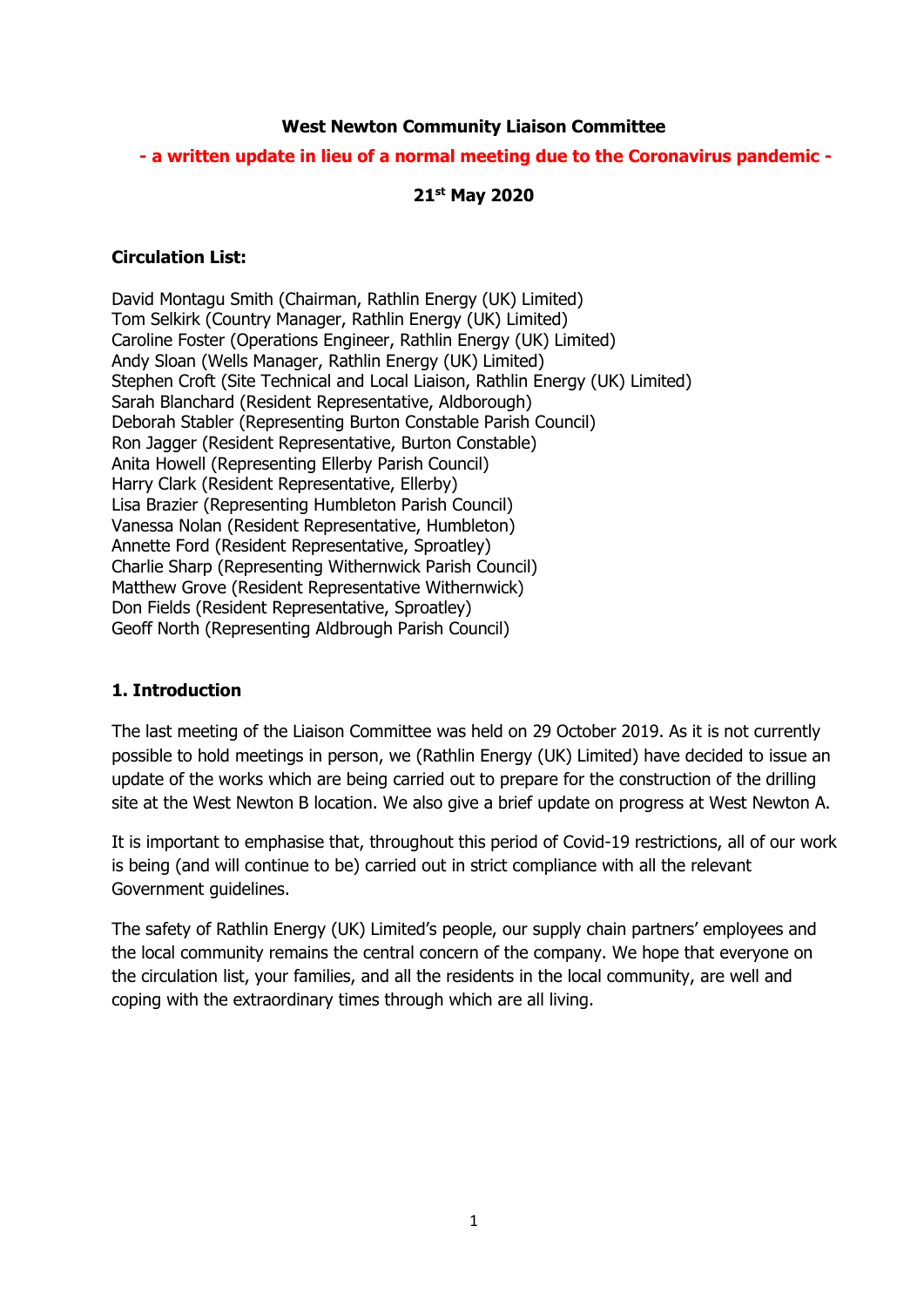# **2. West Newton B – Construction Update**

### Pre-Construction Works

- Rathlin Energy (UK) Limited undertook a series of supply chain partner evaluations to make sure that the right skills and capabilities are in place to comply with Government guidance on COVID-19 social distancing prior to appointment.
- Drainage contractors have completed a series of land drainage improvement works and have also installed the filter drain on the eastern perimeter of the proposed access track.
- Two ground water monitoring boreholes have been installed within the proposed main wellsite area.
- Ecological searches, in line with the Construction Environmental Management Plan (CEMP), have been undertaken.
- Some areas of hedgerow and a small tree were removed following completion of the ecological surveys and prior to bird nesting season - to make way for the highway access at both Pasture Lane and Crook Lane.
- East Riding of Yorkshire Council's highways team has visited the site and confirmed the locations of the highway boundaries at the entry points to the access track and wellsite.
- Highway dilapidation surveys along Pasture Lane and Crook Lane were completed in advance of construction start-up.
- Works traffic signage has been installed.
- An application has been made to Northern Power Grid for a temporary mains connection. This has environmental benefits of allowing mains electric in place of generators on site for some equipment.

## **Construction**

- Noise monitoring equipment has been deployed to nearby receptors to ascertain current construction noise levels.
- Road closures are in place on Pasture Lane for the safety of construction operatives and the public due to construction traffic, entrance works, etc.
- A traffic management plan, approved by East Riding of Yorkshire Council, is in effect providing for the access route to site as well as site access during construction. These are:

| Day                       | <b>Start</b> | <b>Finish</b> |
|---------------------------|--------------|---------------|
| Monday to Friday          | 07:00        | 18.00         |
| Saturdays                 | 07:00        | 18:00         |
| Sundays and Bank Holidays | N/A          | N/A           |

- A temporary compound has been set up to be used until such time that the wellsite area is made available. The compound will be dismantled and an area of land made good once the new area has been established within the wellsite.
- Plant and equipment, including welfare facilities for the construction phase of the access track, have been delivered.
- The highway access at Pasture Lane has been formed. This involved removing subsoil and installing a culvert within an existing ditch - facilitating access into the field. Curbs and tarmac surfacing of the entrance will be undertaken over the next few days.
- Gate posts at the Pasture Lane highway access have been installed with the permanent gates and fencing being installed in the next few days.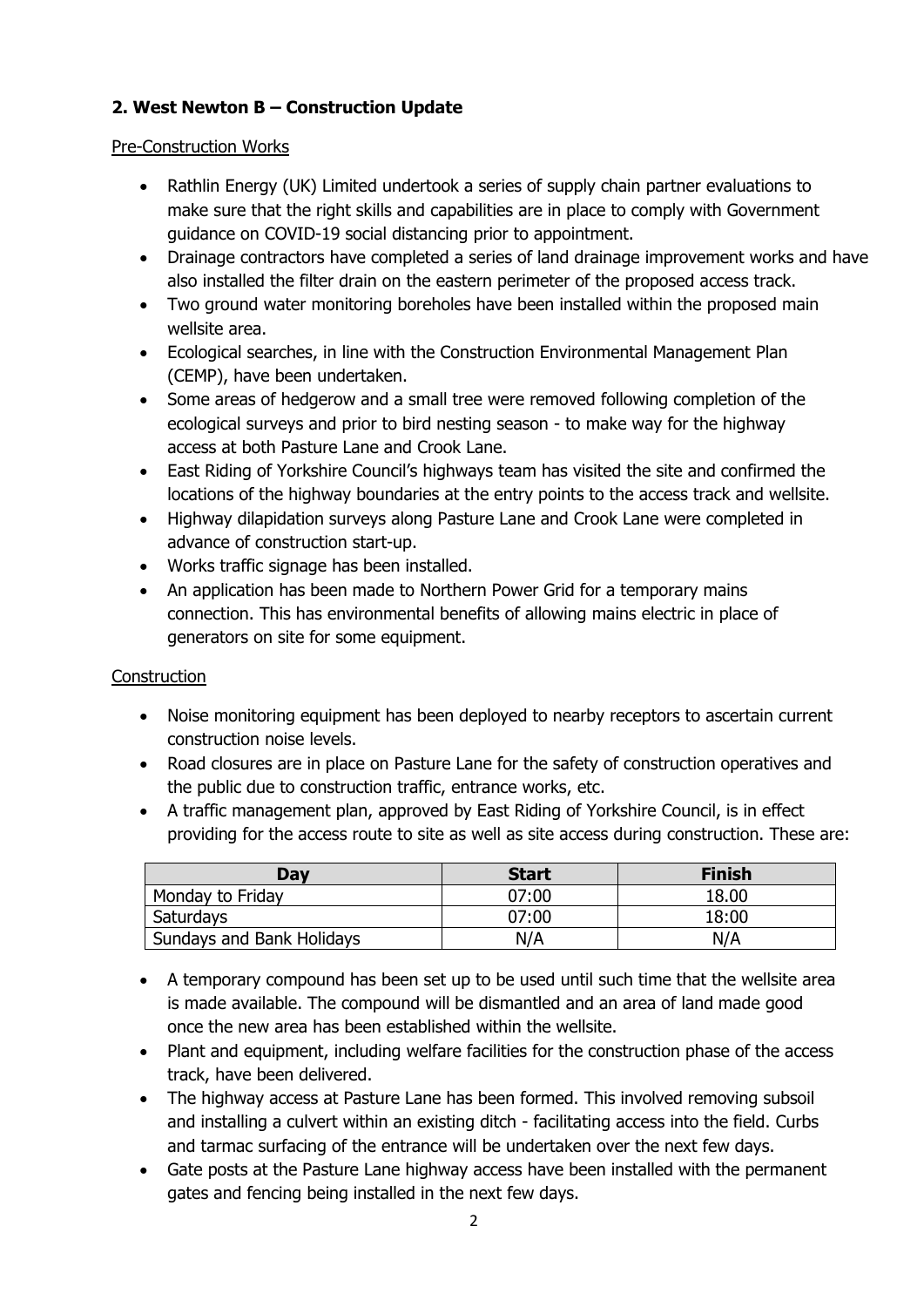- Excavation and construction of the main access track has commenced. An archaeological watching brief will be undertaken throughout the works. To date no archaeology has been found. Topsoil has been removed and placed to the east of the track where a berm will be shaped and sealed. The excavation has been proof rolled prior to the application of geomembranes and capping layer of stone. The capping layer will be topped with MOT Type 1 stone over the coming weeks.
- The programme is currently on schedule and to date approximately 900m of access track has been formed. This roughly equates to 50 lorry loads of aggregate and 1,000 tonnes of material.
- There have been no breaches of the traffic management plan.
- In the following weeks, the access track works will continue with the construction of a larger culvert within L'Dyke.
- The main site area will be fenced with the commencement of soil stripping. These works will be undertaken again with an archaeological watching brief with additional associated works (site strip, map and record) undertaken prior to commencement of the main wellsite build.
- Track construction is expected to continue for approximately four weeks.
- Site construction is expected to take five to six weeks.

## **3. West Newton B further works**

#### Conductor drilling

- Following completion of site construction, and subject to equipment and personnel availability and any government restrictions in effect at the time, a conductor drilling rig will be mobilised to site.
- The conductor rig is a small rig, the same as most water well or geotechnical drilling rigs.
- It will drill a borehole to approximately 80m depth (top of the Chalk) which will be cased and cemented to surface.
- The conductor casing is designed to provide a stable base for the rig and protect shallow and less consolidated strata during the subsequent main hole drilling operations.
- The conductor rig will be mobilised over a two to three-day period and remain onsite for approximately four weeks while this borehole section is drilled.
- Upon completion the rig will be demobilised.
- Additional detail regarding conductor drilling will be provided at a subsequent liaison committee meeting.

### Main wellbore drilling

- On completion of the conductor drilling, the main drilling rig will be mobilised to site and constructed over approximately eight to 10 days.
- The main wellbore, West Newton B-1 (WNB-1), will be drilled to a total depth of approximately 2,100 metres subsea.
- This wellbore will target the conventional carbonates reservoirs of the Permian Zechstein group (Kirkham Abbey and Cadeby).
- Drilling of the main borehole is expected to take about seven to eight weeks.
- Pending evaluation of the data acquired while drilling, the WNB-1 well will either be cased and suspended pending further testing, or it will be abandoned.
- Further details about the drilling and testing of the main borehole will be provided at a subsequent liaison committee meeting (or by exception in this way if the current situation does not change).